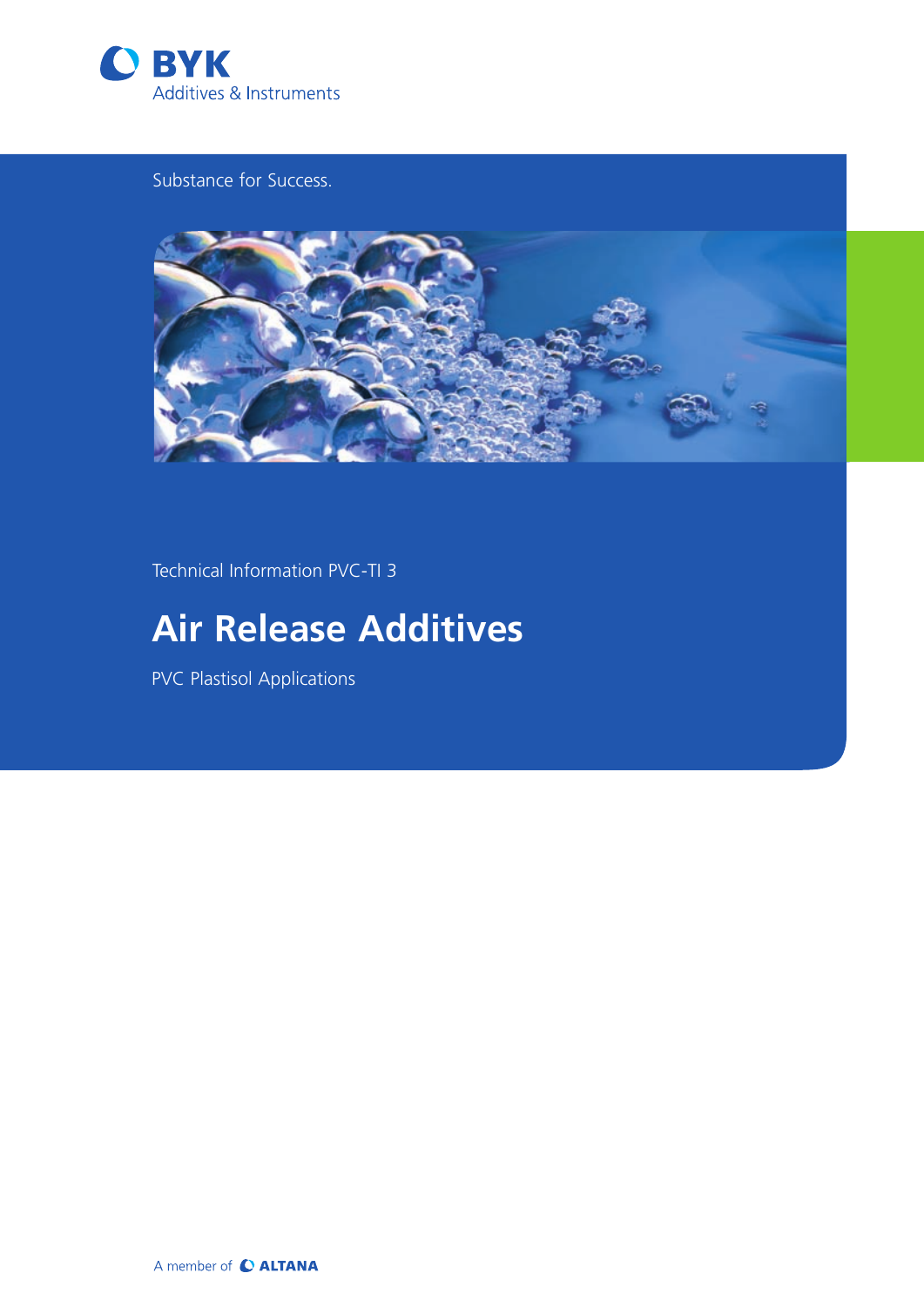#### **Surface Defects**



figure 1

## **Air Release Additives Work in Three Steps**



## step 1



step 2



## **Why Use Air Release Additives?**

- Air entrapment is unavoidable during production and processing of PVC plastisols (figure 1).
- Interfacially active substances, e.g. residual emulsifiers, stabilize air bubbles.
- Air release can be inhibited by high viscosity, pseudoplasticity or thixotropy.
- Air bubbles are detrimental to:
	- transparency
	- color strength
	- print definition
	- substrate wetting
	- mechanical properties, such as tensile strength and elongation
	- contact drum gelling.

## **How do they work?**

### **1. Displacement of air from PVC resin, filler, pigment and reinforcement**

By reducing the interfacial tension between plasticizer, PVC resin, pigment, filler and reinforcement, the trapped air is displaced into the plasticizer (figure 2).

### **2. Smaller bubbles accumulate to form larger bubbles**

Substances which stabilize the bubbles are displaced by the air release additive. Smaller bubbles accumulate to form larger bubbles, which, due to higher buoyancy rise faster to the surface (Stoke's Law).

### **3. Bubbles burst on the surface**

Substances which stabilize the bubbles are displaced by the air release additive, the bubbles burst.

## **What are the Differences?**

BYK-3155, the most universal of the BYK air release additives, is in compliance with the requirements of the Plastics Directive EU-Dir 2002/72/EC as amended. BYK-3155 is compliant with numerous sections of the US Code of Federal Regulations title 21 (FDA). BYK-3105 and BYK-3160 meet the fogging requirements (DIN 75201).

### **Remarks**

To achieve a further improvement in defoaming, we suggest using a combination of an air release additive and a defoamer (e.g. BYK-067A).

figure 2

## **Compatibility**



Objectives of our air release additive development:

- universal usage
- high effectiveness
- reduced PVC/plasticizer dependency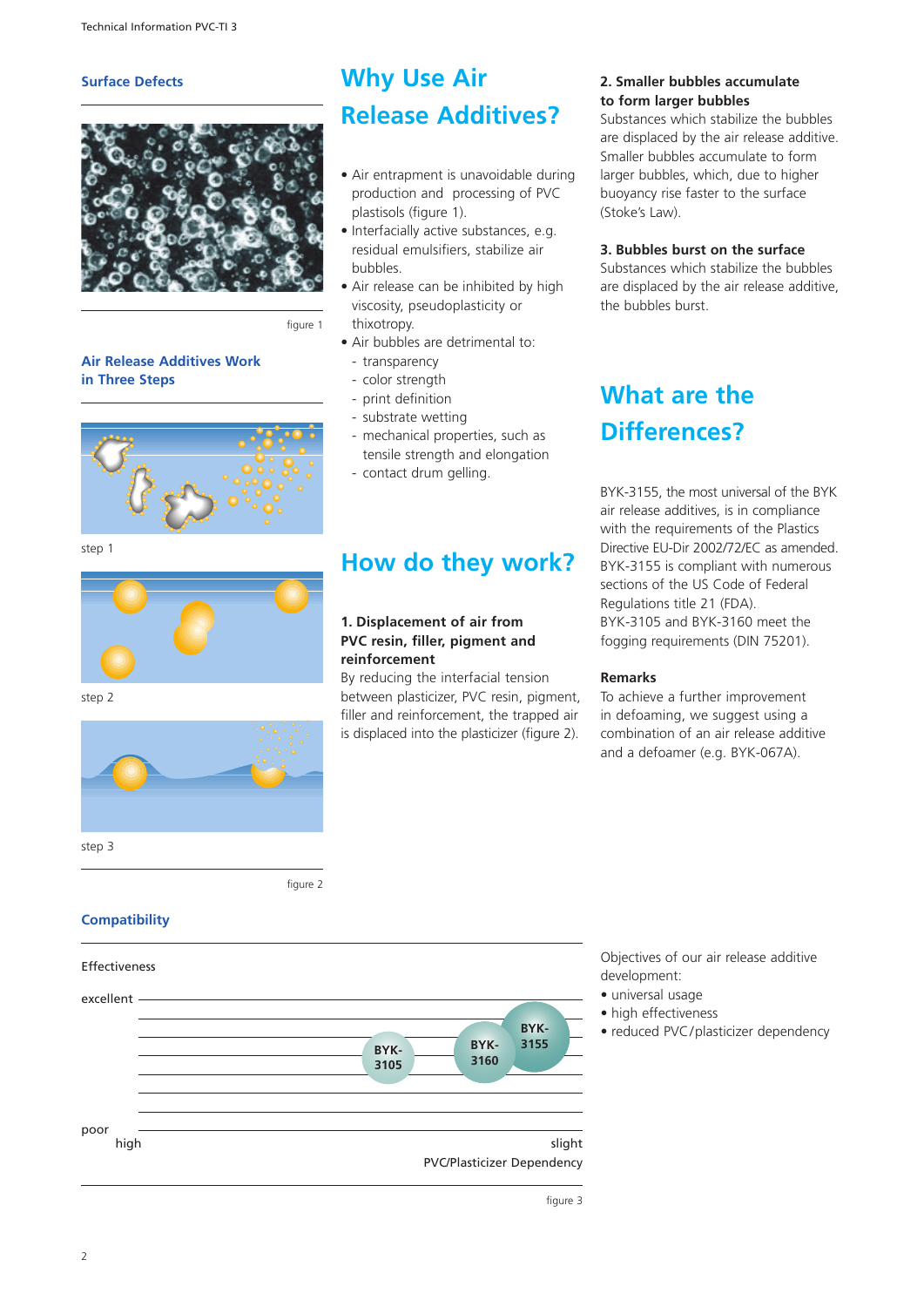#### Technical Information PVC-TI 3

## **Test Methods**

#### **1. Vacuum deaeration**

Mix air into PVC plastisol. Put the beaker into a desiccator. Pull full vacuum without stirring until the foam reaches the top of the beaker. Cut vacuum (1 cycle). Record number of cycles and time for full plastisol deaeration (figure 4).

### **2. Self deaeration**

Mix air into PVC plastisol. Store plastisol for a defined time and then apply it by doctor blade. The plastisol is gelled and checked visually for bubbles (figure 5).

### **3. Huff test**

A metal ring with several holes of different diameter is completely submerged into the plastisol. Lift ring from plastisol. Record the time in which the plastisol covering the holes burst open.

#### **4. Syringe test**

A defined quantity of air is injected into the totally deaerated plastisol. Record the time it takes for the air bubble to reach the surface and the time it takes the bubble to break.

#### **Vacuum Deaeration**





Using a Dispermat for 30 seconds Using a vacuum directly after stirring

figure 4

## **Self Deaeration Effect**



Without Air Release Additive **With Air Release Additive** 



figure 5

### **Application Fields**

|                 | Unfilled Plastisols | <b>Filled Plastisols</b> | <b>Foamed Plastisols</b> | Low fogging<br><b>Plastisols</b> | <b>BBP/Mesamoll</b><br>containing Plastisols |
|-----------------|---------------------|--------------------------|--------------------------|----------------------------------|----------------------------------------------|
| <b>BYK-3105</b> |                     |                          |                          |                                  |                                              |
| <b>BYK-3155</b> |                     |                          |                          |                                  |                                              |
| <b>BYK-3160</b> |                     |                          |                          |                                  |                                              |

■ Recommended and Suitable figure 6 Suitable figure 6 Suitable figure 6 Suitable figure 6 Suitable figure 6 Suitable figure 6 Suitable figure 6 Suitable figure 6 Suitable figure 6 Suitable figure 6 Suitable figure 6 Suita